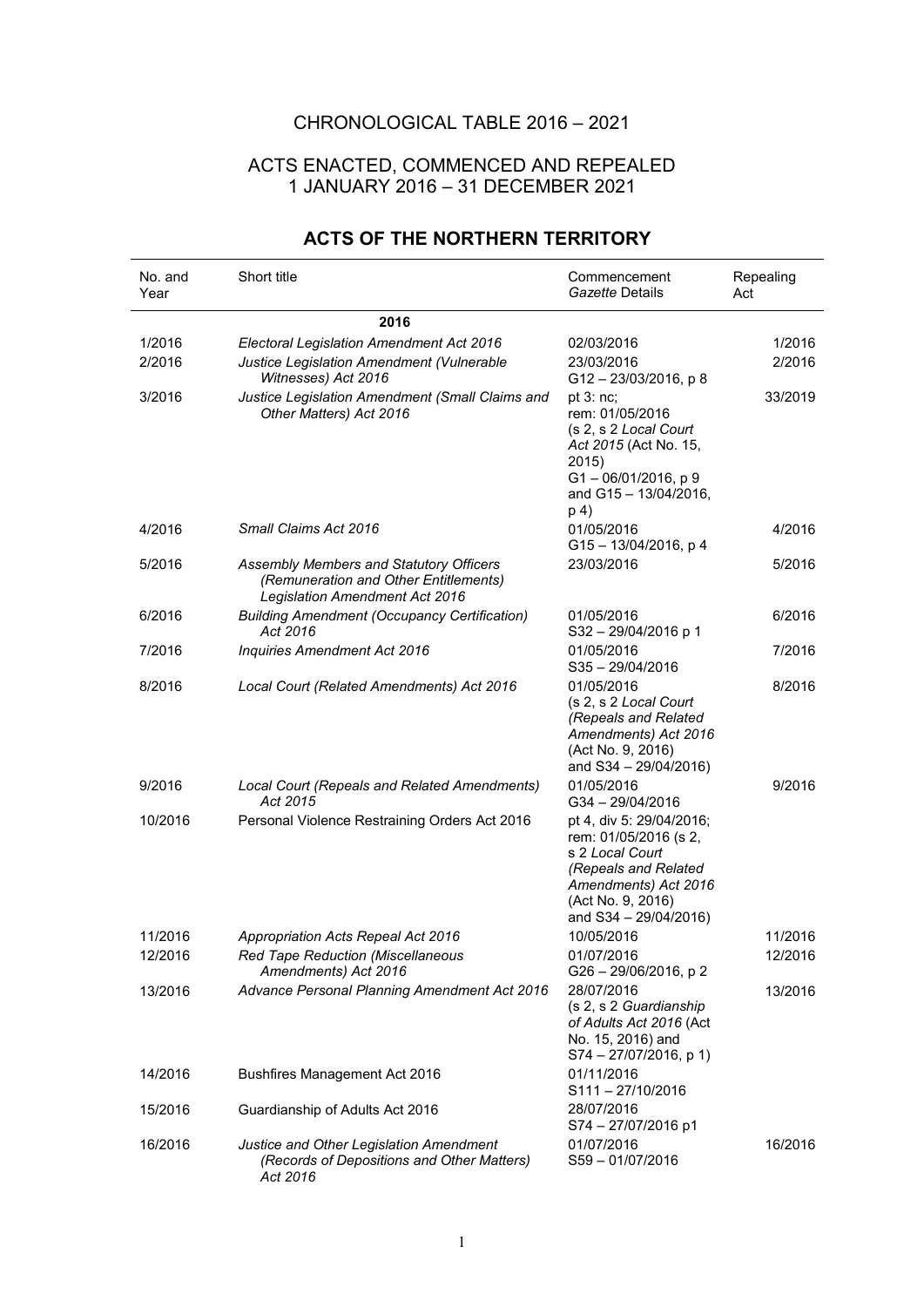| No. and year | Short title                                                                                                            | Commencement<br>Gazette Details                                                                            | Repealing<br>Act |
|--------------|------------------------------------------------------------------------------------------------------------------------|------------------------------------------------------------------------------------------------------------|------------------|
| 17/2016      | Justice Legislation Amendment (Drug Offences)<br>Act 2016                                                              | s 17 (to ext ins new<br>s 15): 10/10/2016<br>rem: 18/07/2016<br>S67-18/07/2016                             | 17/2016          |
| 18/2016      | <b>Menzies School of Health Research Amendment</b><br>Act 2016                                                         | 17/10/2016<br>S107-17/10/2016                                                                              | 18/2016          |
| 19/2016      | Petroleum Amendment Act 2016                                                                                           | 08/06/2016                                                                                                 | 19/2016          |
| 20/2016      | Racing and Betting Legislation Amendment<br>Act 2016                                                                   | pt 3: 10/08/2016<br>G32-10/08/2016, p 5<br>rem: 08/06/2016                                                 | 20/2016          |
| 21/2016      | Youth Justice Amendment Act 2016                                                                                       | 01/08/2016<br>S75-27/07/2016                                                                               | 21/2016          |
| 22/2016      | Electricity Legislation Amendment Act 2016                                                                             | pt 3, div 3: nc<br>rem: 01/07/2016 (s 2)                                                                   |                  |
| 23/2016      | <b>Fisheries Legislation Amendment Act 2016</b>                                                                        | 01/01/2017<br>G51-21/12/2016, p 11                                                                         | 23/2016          |
| 24/2016      | Appropriation (2016-2017) Act 2016                                                                                     | 28/06/2016                                                                                                 | 24/2016          |
| 25/2016      | Training and Skills Development Act 2016                                                                               | 04/07/2016<br>S61-04/07/2016                                                                               |                  |
| 26/2016      | Terrorism (Emergency Powers) Amendment<br>Act 2016                                                                     | 29/06/2016                                                                                                 | 26/2016          |
| 27/2016      | Firearms and Weapons Control Legislation<br>Amendment Act 2016                                                         | 12/10/2016<br>G41-12/10/2016, p2                                                                           | 27/2016          |
| 28/2016      | Parole Amendment Act 2016                                                                                              | 05/08/2016<br>$S85 - 05/08/2016$                                                                           | 28/2016          |
| 29/2016      | <b>Planning Amendment Act 2016</b>                                                                                     | 28/07/2016<br>S76-28/07/2016                                                                               | 29/2016          |
| 30/2016      | <b>Police Administration Amendment Act 2016</b>                                                                        | 28/09/2018<br>S77-28/09/2016                                                                               | 30/2016          |
| 31/2016      | Stamp Duty Amendment (First Home Owner<br>Discount) Act 2016                                                           | 13/07/2016                                                                                                 | 31/2016          |
| 32/2016      | Liquor Amendment Act 2016                                                                                              | 30/11/2016                                                                                                 | 32/2016          |
| 33/2016      | Public Holidays Amendment Act 2016                                                                                     | 07/12/2016                                                                                                 | 33/2016          |
| 34/2016      | <b>Public Information Amendment Act 2016</b>                                                                           | 14/02/2017<br>S2-14/02/2017                                                                                | 34/2016          |
| 35/2016      | <b>Stamp Duty Amendment Act 2016</b>                                                                                   | 20/12/2016                                                                                                 | 35/2016          |
| 36/2016      | Youth Justice Legislation Amendment Act 2016                                                                           | 01/03/2017<br>G9-01/03/2017, p3                                                                            | 36/2016          |
|              | 2017                                                                                                                   |                                                                                                            |                  |
| 1/2017       | Classification of Publications, Films and Computer<br><b>Games Amendment Act 2017</b>                                  | 10/03/2017<br>S6-13/03/2017                                                                                | 1/2017           |
| 2/2017       | Domestic and Family Violence (Recognition of<br>Domestic Violence Orders) (National Uniform<br>Law) Amendment Act 2017 | 25/11/2017<br>S86-24/11/2017                                                                               | 2/2017           |
| 3/2017       | <b>Medical Services Legislation Amendment</b><br>Act 2017                                                              | 10/08/2017<br>S58 - 10/08/2017, p 1                                                                        | 3/2017           |
| 4/2017       | <b>Statute Law Revision Act 2017</b>                                                                                   | 12/04/2017<br>G15-12/04/2017, p 3                                                                          | 4/2017           |
| 5/2017       | <b>Bail Amendment Act 2017</b>                                                                                         | 20/03/2017<br>S11-20/03/2017                                                                               | 5/2017           |
| 6/2017       | Justice Legislation Amendment (Body-worn Video<br>and Domestic Violence Evidence) Act 2017                             | s 6 (ext ins 21H to 21R)<br>and pt 4: 2/08/2017<br>S55-2/08/2017;<br>rem: 26/04/2017<br>G17-26/04/2017, p6 | 6/2017           |
| 7/2017       | Termination of Pregnancy Law Reform Act 2017                                                                           | 01/07/2017<br>S38-29/06/2017                                                                               |                  |
| 8/2017       | Criminal Code Amendment (Mental Impairment<br>and Unfitness to be Tried) Act 2017                                      | 15/06/2017<br>S31-15/06/2017                                                                               | 8/2017           |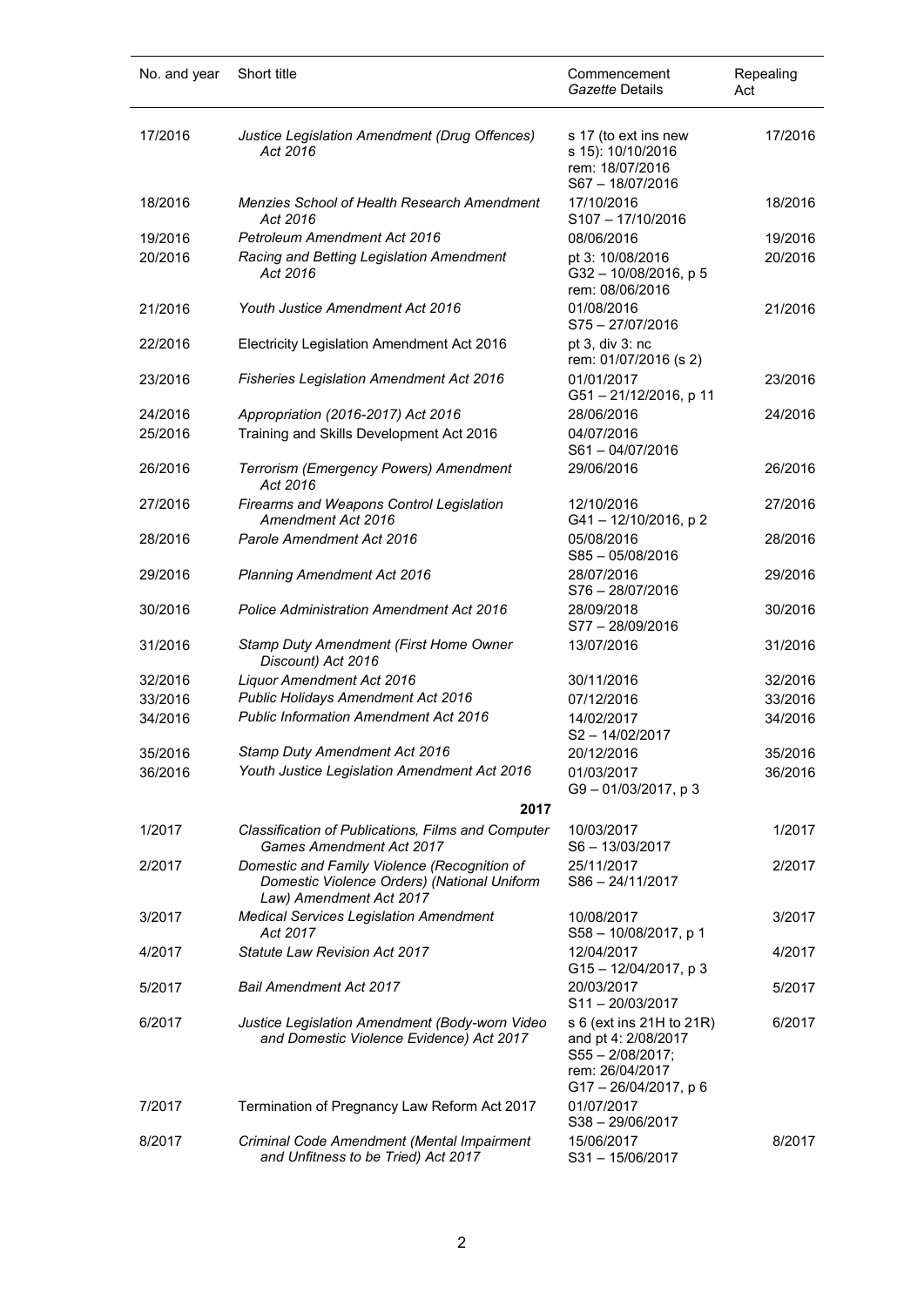| No. and year       | Short title                                                                                                                                    | Commencement<br>Gazette Details                            | Repealing<br>Act   |
|--------------------|------------------------------------------------------------------------------------------------------------------------------------------------|------------------------------------------------------------|--------------------|
| 9/2017             | Justice and Other Legislation Amendment<br>(Australian Crime Commission) Act 2017                                                              | 31/05/2017                                                 | 9/2017             |
| 10/2017            | Limitation Amendment (Child Abuse) Act 2017                                                                                                    | 15/06/2017<br>S31-15/06/2017                               | 10/2017            |
| 11/2017            | Consumer Affairs and Fair Trading Legislation<br>Amendment Act 2017                                                                            | 26/07/2017<br>$G30 - 26/07/2017$ , p 3                     | 11/2017            |
| 12/2017<br>13/2017 | Appropriation (2017-2018) Act 2017<br>Revenue and Other Legislation Amendment<br>Act 2017                                                      | 27/06/2017<br>01/07/2017                                   | 12/2017<br>13/2017 |
| 14/2017<br>15/2017 | <b>Liquor Legislation Amendment Act 2017</b><br>National Electricity (Northern Territory) (National<br>Uniform Legislation) Amendment Act 2017 | 27/06/2017<br>01/07/2017                                   | 14/2017<br>15/2017 |
| 16/2017            | Alcohol Harm Reduction Act 2017                                                                                                                | 01/09/2017<br>S61-31/08/2017                               |                    |
| 17/2017            | <b>Parole Amendment Act 2017</b>                                                                                                               | 13/09/2017<br>G37-13/09/2017, p 6                          | 17/2017            |
| 18/2017            | Supreme Court Amendment (Associate Judges)<br>Act 2017                                                                                         | 22/11/2017<br>S84-21/11/2017, p 1                          | 18/2017            |
| 19/2017            | Youth Justice Legislation Amendment Act 2017                                                                                                   | 05/01/2018<br>G51-20/12/2017, p4                           | 19/2017            |
| 20/2017            | Assembly Members and Statutory Officers<br>(Remuneration and Other Entitlements)<br><b>Amendment Act 2017</b>                                  | pt 3: 01/01/2017;<br>rem: 03/05/2018<br>$S28 - 03/05/2018$ | 20/2017            |
| 21/2017            | Criminal Code Amendment (Dangerous<br>Navigation of Vessels) Act 2017                                                                          | 29/11/2017<br>G48-29/11/2017, p2                           | 21/2017            |
| 22/2017            | Misuse of Drugs Amendment Act 2017                                                                                                             | 01/12/2017                                                 | 22/2017            |
| 23/2017            | Independent Commissioner Against Corruption<br>Act 2017                                                                                        | 30/11/2018<br>S94 - 30/11/2018                             |                    |
| 24/2017            | Liquor Amendment Act 2017                                                                                                                      | 28/02/2018<br>S14-28/02/2018                               | 24/2017            |
|                    | 2018                                                                                                                                           |                                                            |                    |
| 1/2018             | Liquor Commission Act 2018                                                                                                                     | 28/02/2018<br>$S14 - 28/02/2018$                           |                    |
| 2/2018             | <b>Liquor Legislation Amendment (Licensing)</b><br>Act 2018                                                                                    | 28/02/2018                                                 | 2/2018             |
| 3/2018             | <b>Independent Commissioner Against Corruption</b><br>(Consequential and Related Amendments)<br>Act 2018                                       | 31/11/2018                                                 | 3/2018             |
| 4/2018             | Adoption of Children Legislation Amendment<br>(Equality) Act 2018                                                                              | 20/04/2018                                                 | 4/2018             |
| 5/2018             | <b>Biological Control Amendment Act 2018</b>                                                                                                   | 06/06/2018<br>G23-06/06/2018, p2                           | 5/2018             |
| 6/2018             | Criminal Code Amendment (Intimate Images)<br>Act 2018                                                                                          | 09/05/2018<br>$G19 - 09/05/2018$ , p 8                     | 6/2018             |
| 7/2018             | Evidence (National Uniform Legislation)<br>Amendment (Journalist Privilege) Act 2018                                                           | 20/04/2018                                                 | 7/2018             |
| 8/2018             | Expungement of Historical Homosexual Offence<br>Records Act 2018                                                                               | 14/11/2018<br>G46-14/11/2018, p 1                          |                    |
| 9/2018             | Liquor Amendment (Point of Sale Intervention)<br>Act 2018                                                                                      | 06/06/2018<br>$S36 - 06/06/2018$                           | 9/2018             |
| 10/2018            | Statute Law Revision Act 2018                                                                                                                  | 20/06/2018<br>S41-20/06/2018                               | 10/2018            |
| 11/2018            | <b>Residential Tenancies Amendment Act 2018</b>                                                                                                | 01/07/2018<br>S41-20/06/2018                               | 11/2018            |
| 12/2018<br>13/2018 | Youth Justice Legislation Amendment Act 2018<br>Appropriation (2018-2019) Act 2018                                                             | 24/05/2018<br>28/06/2018                                   | 12/2018<br>13/2018 |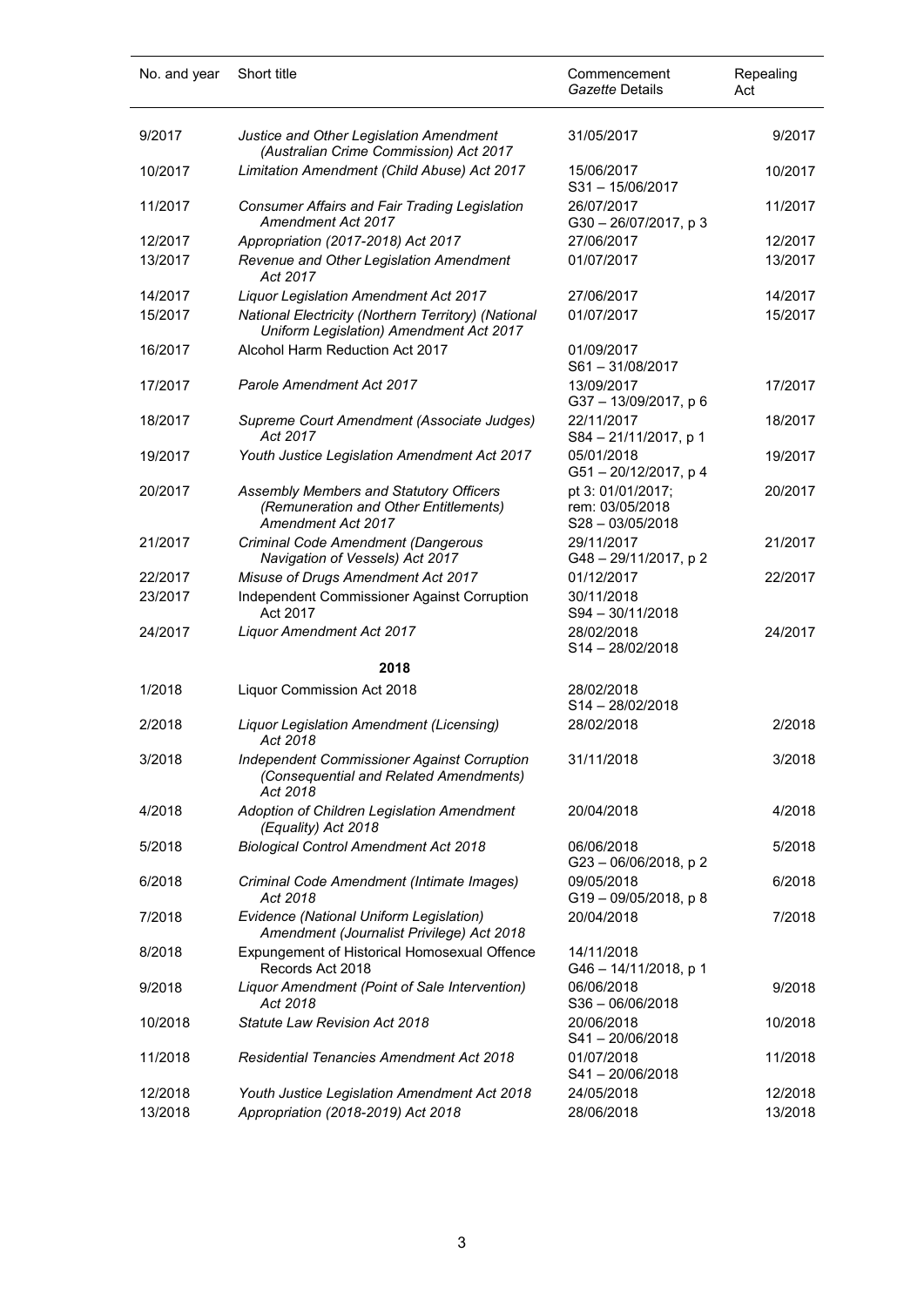| No. and year     | Short title                                                                                                                 | Commencement<br>Gazette Details                                                                                                                                           | Repealing<br>Act |
|------------------|-----------------------------------------------------------------------------------------------------------------------------|---------------------------------------------------------------------------------------------------------------------------------------------------------------------------|------------------|
| 14/2018          | Revenue Legislation Amendment Act 2018                                                                                      | pts 3, 4 and 6 (except<br>ss 34 and 36(3)):<br>01/05/2018;<br>pt 2, divs 1 and 2, pt 5,<br>ss 34 and 36(3) and<br>pt 7: 01/07/2018<br>pt 2, div 3 and<br>pt 8: 01/07/2019 | 14/2018          |
| 15/2018          | <b>Gaming Control Amendment Act 2018</b>                                                                                    | 31/08/2018<br>S69-31/08/2018                                                                                                                                              | 15/2018          |
| 16/2018          | Liquor Amendment (Minimum Pricing) Act 2018                                                                                 | ss 7 and 8: 01/09/2018;<br>rem: 01/10/2018<br>S71-31/08/2018                                                                                                              | 16/2018          |
| 17/2018          | Monetary Units Act 2018                                                                                                     | 01/11/2018<br>G40-03/10/2018, p7                                                                                                                                          |                  |
| 18/2018          | Monitoring of Places of Detention (Optional<br>Protocol to the Convention Against Torture)<br>Act 2018                      | 01/11/2018<br>G40-03/10/2018, p6                                                                                                                                          |                  |
| 19/2018          | <b>Parks and Wildlife Commission Amendment</b><br>Act 2018                                                                  | 13/02/2019<br>G7-13/02/2019, p6                                                                                                                                           | 19/2019          |
| 20/2018          | Pastoral Land Legislation Amendment Act 2018                                                                                | 26/09/2018<br>S76-26/09/2018                                                                                                                                              | 20/2018          |
| 21/2018          | Domestic and Family Violence Amendment<br>(Information Sharing) Act 2018                                                    | 30/08/2019<br>G33-14/08/2019, p2                                                                                                                                          | 21/2018          |
| 22/2018          | Interpretation Legislation Amendment Act 2018                                                                               | pt 2 and ss 19, 20 and<br>25 to 27: 11/02/2019<br>S11-18/02/2019;<br>rem: 11/12/2018<br>$S101 - 11/12/2018$                                                               | 22/2018          |
| 23/2018          | Local Court Amendment (Judicial Appointments)<br>Act 2018                                                                   | 8/11/2018                                                                                                                                                                 | 23/2018          |
| 24/2018          | Northern Territory Civil and Administrative<br><b>Tribunal Amendment Act 2018</b>                                           | 03/12/2018<br>G48-28/11/2018, p 6                                                                                                                                         | 24/2018          |
| 25/2018          | Animal Protection Act 2018                                                                                                  | nc                                                                                                                                                                        |                  |
| 26/2018          | Training Skills and Development Amendment<br>Act 2018                                                                       | 23/11/2018                                                                                                                                                                | 26/2018          |
| 27/2018          | <b>Northern Territory Environment Protection</b><br><b>Authority Amendment Act 2018</b>                                     | 30/11/2018                                                                                                                                                                | 27/2018          |
| 28/2018          | Health Practitioner Regulation (National Uniform<br>Legislation) and Other Legislation Amendment<br>Act 2018                | 01/12/2018                                                                                                                                                                | 28/2018          |
| 29/2018          | <b>Water Legislation Amendment Act 2018</b>                                                                                 | 31/12/2018<br>S107-17/12/2018                                                                                                                                             | 29/2018          |
| 30/2018          | Births, Deaths and Marriages Registration and<br>Other Legislation Amendment Act 2018                                       | 6/12/2018                                                                                                                                                                 | 30/2018          |
| 31/2018          | Electoral Amendment Act 2018<br>2019                                                                                        | 20/12/2018                                                                                                                                                                | 31/2018          |
| 1/2019<br>2/2019 | Justice Legislation Amendment Act 2019<br>Nuclear Waste Transport, Storage and Disposal<br>(Prohibition) Amendment Act 2019 | 23/02/2019<br>28/02/2019                                                                                                                                                  | 1/2019<br>2/2019 |
| 3/2019           | Superannuation Legislation Amendment Act 2019                                                                               | pts 1 and 2:<br>28/02/2019;<br>pt 3: 12/04/2019<br>S20 - 10/04/2019;<br>pt 4: 08/05/2019<br>$S30 - 07/05/2019;$<br>pts 5 and 6: 26/06/2019<br>$G26 - 26/06/2019$ , p 6    | 3/2019           |
| 4/2019           | Tobacco Control Legislation Amendment Act 2019                                                                              | 01/07/2019<br>G15-10/04/2019, p 4                                                                                                                                         | 4/2019           |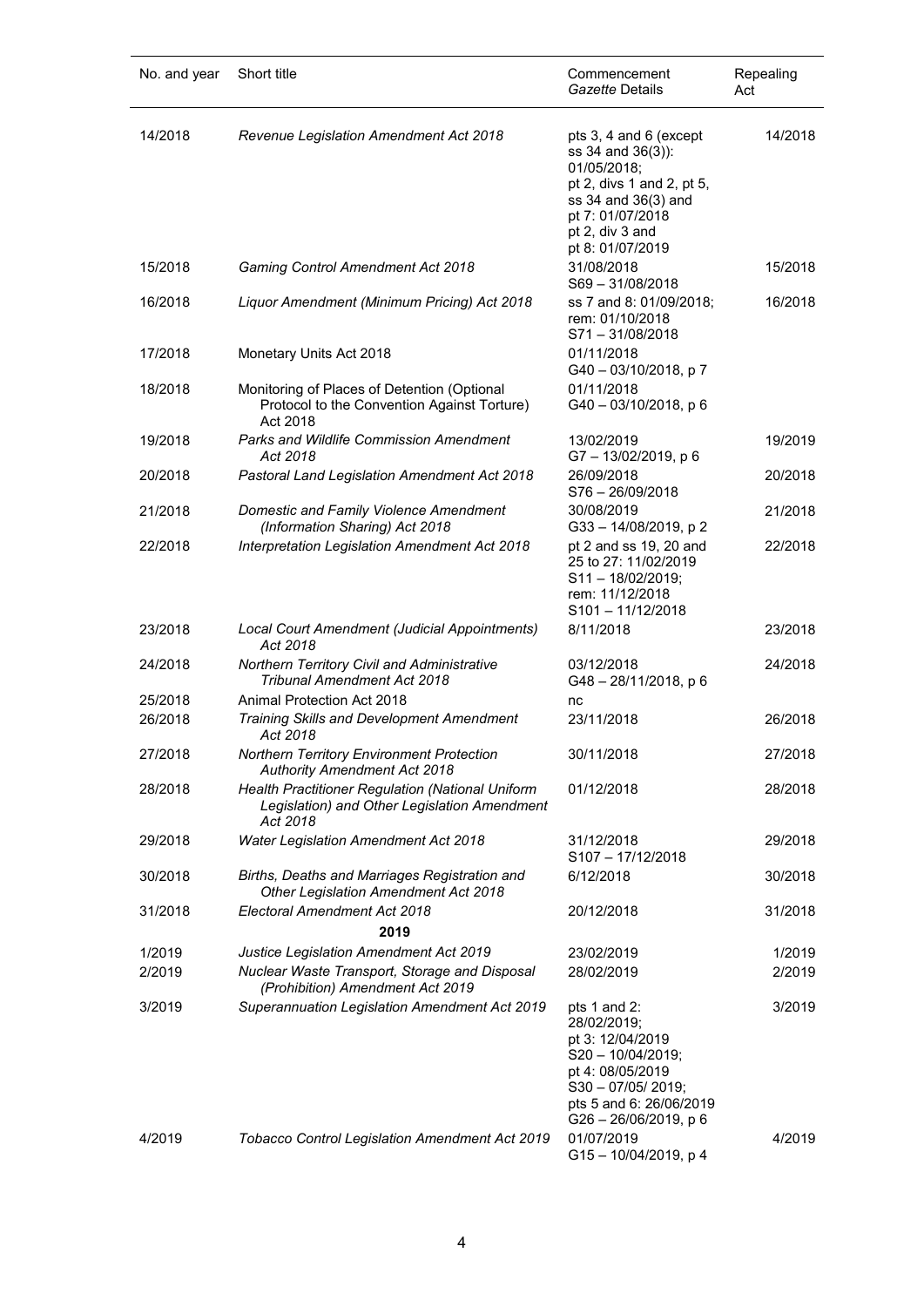| No. and year | Short title                                                                                   | Commencement<br>Gazette Details                                                                                                                                                                          | Repealing<br>Act |
|--------------|-----------------------------------------------------------------------------------------------|----------------------------------------------------------------------------------------------------------------------------------------------------------------------------------------------------------|------------------|
| 5/2019       | Liquor Amendment Act 2019                                                                     | 18/04/2019<br>S24-18/04/2019                                                                                                                                                                             | 5/2019           |
| 6/2019       | Agents and Land Legislation Amendment<br>Act 2019                                             | ss 3 to 5, 9 and 10,<br>pts 3 to 5, ss 17, 25 to<br>27, 29, 33 and 34:<br>01/05/2019<br>$G18 - 01/05/2019$ , p 4;<br>rem: 01/09/2019<br>G26 - 26/06/2019, p 7<br>and G30 - 24/07/2019,<br>p <sub>2</sub> | 6/2019           |
| 7/2019       | Youth Justice Amendment Act 2019                                                              | 24/05/2019                                                                                                                                                                                               | 7/2019           |
| 8/2019       | <b>Health Services Amendment Act 2019</b>                                                     | 01/07/2019<br>G19-08/05/2019, p4                                                                                                                                                                         | 8/2019           |
| 9/2019       | Criminal Code Amendment Act 2019                                                              | 24/04/2019<br>G17-24/04/2019, p3                                                                                                                                                                         | 9/2019           |
| 10/2019      | Criminal Code Further Amendment Act 2019                                                      | 28/03/2019                                                                                                                                                                                               | 10/2019          |
| 11/2019      | Electoral Legislation Amendment Act 2019                                                      | 10/04/2019                                                                                                                                                                                               | 11/2019          |
| 12/2019      | Petroleum Legislation Amendment Act 2019                                                      | 15/05/2019<br>G20 - 15/05/2019, p 9                                                                                                                                                                      | 12/2019          |
| 13/2019      | Licensed Surveyors Amendment Act 2019                                                         | 08/05/2019<br>G19-08/05/2019, p4                                                                                                                                                                         | 13/2019          |
| 14/2019      | <b>Public Information Legislation Amendment</b><br>Act 2019                                   | 10/04/2019                                                                                                                                                                                               | 14/2019          |
| 15/2019      | National Disability Insurance Scheme<br>(Authorisations) Act 2019                             | 01/07/2019<br>S45-26/06/2019                                                                                                                                                                             |                  |
| 16/2019      | Teacher Registration (Northern Territory)<br><b>Legislation Amendment Act 2019</b>            | 01/01/2020                                                                                                                                                                                               | 16/2019          |
| 17/2019      | <b>Medical Services Amendment Act 2019</b>                                                    | 31/05/2019                                                                                                                                                                                               | 17/2019          |
| 18/2019      | Motor Accidents (Compensation) Amendment<br>Act 2019                                          | 31/05/2019                                                                                                                                                                                               | 18/2019          |
| 19/2019      | <b>Water Amendment Act 2019</b>                                                               | 19/06/2019<br>S44 - 19/06/2019                                                                                                                                                                           | 19/2019          |
| 20/2019      | Appropriation (2019-2020) Act 2019                                                            | 21/06/2019                                                                                                                                                                                               | 20/2019          |
| 21/2019      | Property Activation Act 2019                                                                  | 01/07/2019                                                                                                                                                                                               |                  |
| 22/2019      | Revenue Legislation Amendment Act 2019                                                        | pt 3: 21/06/2019:<br>rem: 08/02/2019                                                                                                                                                                     | 22/2019          |
| 23/2019      | Integrity and Accountability Legislation<br>Amendment Act 2019                                | 10/08/2019                                                                                                                                                                                               | 23/2019          |
| 24/2019      | Care and Protection of Children Amendment<br>Act 2019                                         | 02/03/2020<br>G5-05/02/2020, p2                                                                                                                                                                          | 24/2019          |
| 25/2019      | Hemp Industry Act 2019                                                                        | 06/05/2020<br>G18-06/05/2020, p2                                                                                                                                                                         |                  |
| 26/2019      | <b>Water Legislation Miscellaneous Amendments</b><br>Act 2019                                 | 25/09/2019<br>G39-25/09/2019, p2                                                                                                                                                                         | 26/2019          |
| 27/2019      | <b>Construction Contracts (Security of Payments)</b><br><b>Legislation Amendment Act 2019</b> | 03/02/2020<br>G51-18/12/2019, p2                                                                                                                                                                         | 27/2019          |
| 28/2019      | Education and Care Services (National Uniform<br>Legislation) Amendment Act 2019              | 18/12/2019<br>G51-18/12/2019, p2                                                                                                                                                                         | 28/2019          |
| 29/2019      | Liquor Act 2019                                                                               | 01/10/2019<br>G39-25/09/2019, p2                                                                                                                                                                         |                  |
| 30/2019      | Electoral Legislation Further Amendment Act 2019                                              | 01/01/2020                                                                                                                                                                                               | 30/2019          |
| 31/2019      | <b>Environment Protection Act 2019</b>                                                        | 28/06/2020<br>G17-29/04/2020, p2                                                                                                                                                                         |                  |
| 32/2019      | Youth Justice and Related Legislation Amendment<br>Act 2019                                   | 02/03/2020<br>G5-05/02/2020, p2                                                                                                                                                                          | 32/2019          |
| 33/2019      | Statute Law Revision and Repeals Act 2019                                                     | pts 2 and 3: 11/12/2019<br>G50 - 11/12/2019, p 2;<br>rem: 07/11/2019                                                                                                                                     | 33/2019          |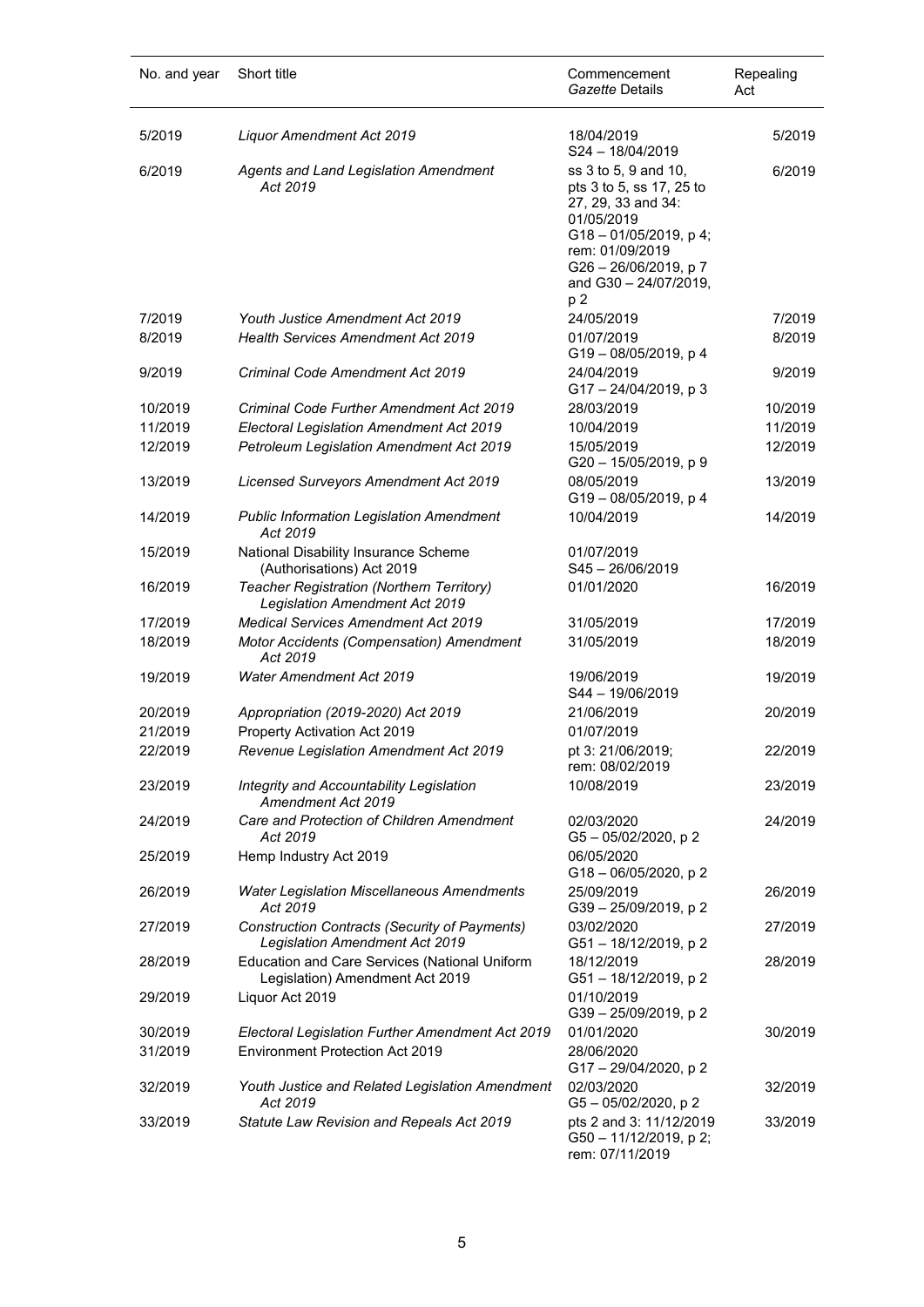| No. and year     | Short title                                                                                                       | Commencement<br>Gazette Details                                                    | Repealing<br>Act |
|------------------|-------------------------------------------------------------------------------------------------------------------|------------------------------------------------------------------------------------|------------------|
| 34/2019          | Territory Parks and Wildlife Conservation<br>Amendment Act 2019                                                   | 07/11/2019                                                                         | 34/2019          |
| 35/2019          | Transport Legislation Amendment Act 2019                                                                          | s 11: nc;<br>rem: 11/12/2019<br>S70-11/12/2019                                     | 23/2020          |
| 36/2019          | <b>Water Further Amendment Act 2019</b>                                                                           | 08/07/2020<br>G27-08/07/2020, p2                                                   | 36/2019          |
| 37/2019          | Work Health and Safety (National Uniform<br>Legislation) Amendment Act 2019                                       | 01/02/2020<br>G4-29/01/2020, p2                                                    | 37/2019          |
| 38/2019          | Firearms Legislation Amendment Act 2019                                                                           | 02/03/2020<br>S8-28/02/2020                                                        | 38/2019          |
| 39/2019          | Local Government Act 2019                                                                                         | pt 8.6: nc;<br>rem: 01/07/2021<br>S27-30/06/2021                                   |                  |
| 40/2019          | Sex Industry Act 2019                                                                                             | 12/06/2020<br>S35-11/06/2020                                                       |                  |
|                  | 2020                                                                                                              |                                                                                    |                  |
| 1/2019           | Courts Legislation Amendment Act 2020                                                                             | 10/03/2020                                                                         | 1/2020           |
| 2/2020           | Criminal Property Forfeiture Amendment Act 2020                                                                   | 08/04/2020<br>G14-08/04/2020, p2                                                   | 2/2020           |
| 3/2020           | Evidence and Other Legislation Amendment<br>Act 2020                                                              | 29/07/2020<br>G28-15/07/2020, p 1                                                  | 3/2020           |
| 4/2020           | Licensing (Director-General) Repeal Act 2020                                                                      | 14/04/2020<br>G13-01/04/2020, p2                                                   | 4/2020           |
| 5/2020           | <b>Marine Pollution Amendment Act 2020</b>                                                                        | 10/03/2020                                                                         | 5/2020           |
| 6/2020           | Mental Health and Related Services Amendment<br>Act 2020                                                          | 03/06/2020<br>G15-15/04/2020, p2                                                   | 6/2020           |
| 7/2020           | National Disability Insurance Scheme (Worker<br>Clearance) Act 2020                                               | 01/07/2020<br>G17-29/04/2020, p2                                                   |                  |
| 8/2020<br>9/2020 | <b>Emergency Legislation Amendment Act 2020</b><br><b>Fiscal Integrity and Transparency Amendment</b><br>Act 2020 | 26/03/2020<br>26/03/2020                                                           | 8/2020<br>9/2020 |
| 10/2020          | Supply (2020-2021) Act 2020                                                                                       | 25/03/2020                                                                         | 10/2020          |
| 11/2020          | Liquor Amendment Act 2020                                                                                         | 27/03/2020                                                                         | 11/2020          |
| 12/2020          | <b>Petroleum Legislation Miscellaneous Amendments</b><br>Act 2020                                                 | 28/06/2020<br>G25-24/06/2020, p2                                                   | 12/2020          |
| 13/2020          | <b>Residential Tenancies Legislation Amendment</b><br>Act 2020                                                    | s 20: 01/04/2021<br>G12-24/03/2021, p 1;<br>rem: 01/01/2021<br>G51-23/12/2020, p 1 | 13/2020          |
| 14/2020          | <b>Public and Environmental Health Legislation</b><br>Amendment Act 2020                                          | ss 5, 6, 7, 10 and 11:<br>25/04/2020 (s 2(2));<br>rem: 04/04/2020<br>(s 2(1))      | 14/2020          |
| 15/2020          | Tenancies Legislation Amendment Act 2020                                                                          | 25/04/2020                                                                         | 15/2020          |
| 16/2020          | Utilities Legislation Amendment Act 2020                                                                          | 25/04/2020                                                                         | 16/2020          |
| 17/2020          | Judicial Commission Act 2020                                                                                      | 10/11/2021<br>G45-10/11/2021, p 1                                                  |                  |
| 18/2020          | Justice Legislation Amendment (Domestic and<br>Family Violence) Act 2020                                          | 29/07/2020<br>G29-22/07/2020, p 1                                                  | 18/2020          |
| 19/2020          | Planning Amendment Act 2020                                                                                       | 31/07/2020<br>G30-29/07/2020, p 1                                                  | 19/2020          |
| 20/2020          | Ports Legislation Amendment Act 2020                                                                              | 30/07/2020<br>G30-29/07/2020, p 1                                                  | 20/2020          |
| 21/2020          | Return to Work Legislation Amendment Act 2020                                                                     | 29/07/2020<br>G29-22/07/2020, p 1                                                  | 21/2020          |
| 22/2020          | Sexual Offences (Evidence and Procedure)<br>Amendment Act 2020                                                    | 29/07/2020<br>G29-22/07/2020, p2                                                   | 22/2020          |
| 23/2020          | Transport Legislation Amendment Act 2020                                                                          | 01/07/2021<br>G23-09/06/2021, p 1                                                  | 23/2020          |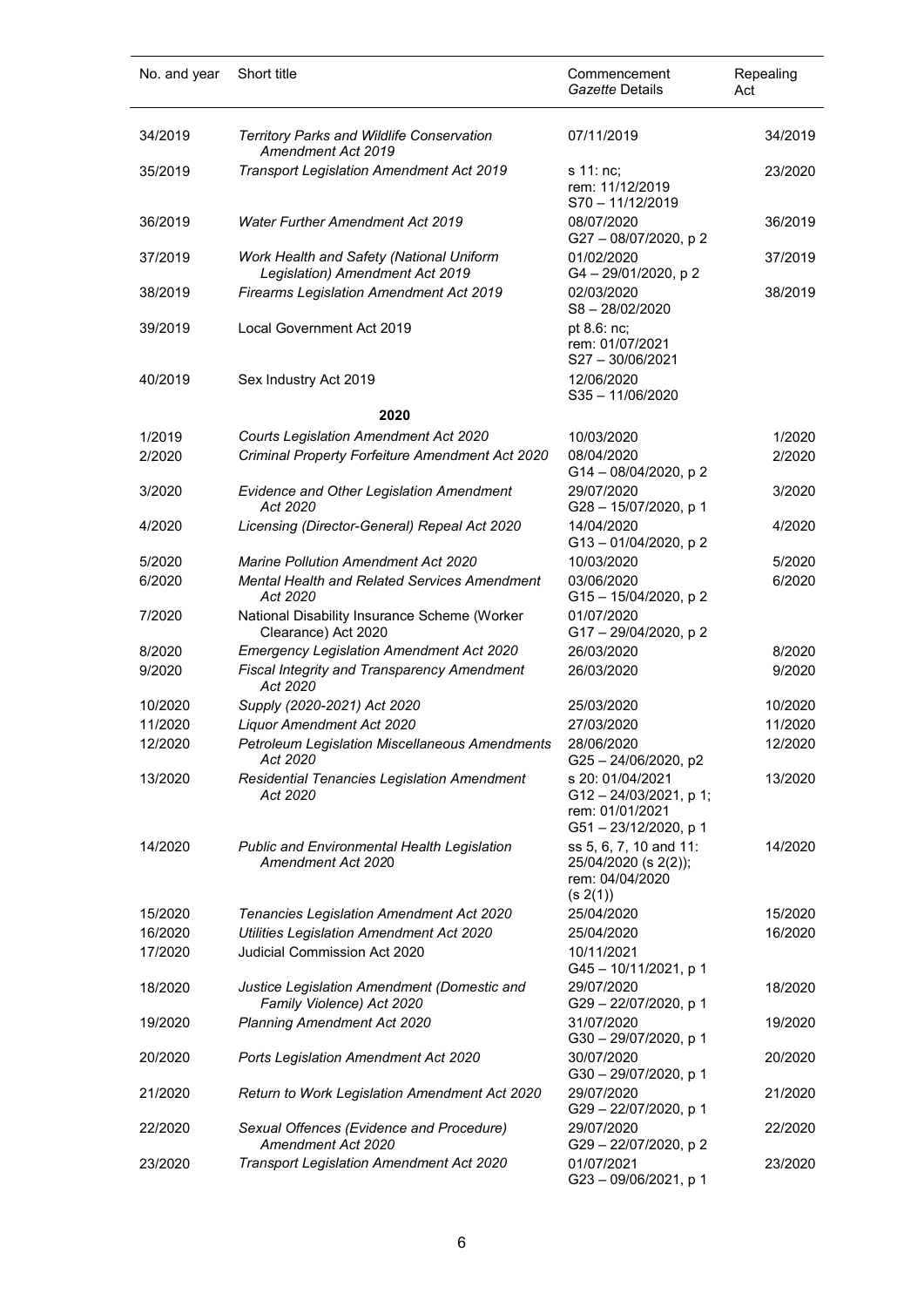| No. and year | Short title                                                                       | Commencement<br>Gazette Details                                     | Repealing<br>Act |
|--------------|-----------------------------------------------------------------------------------|---------------------------------------------------------------------|------------------|
|              |                                                                                   |                                                                     |                  |
| 24/2020      | Treaty Commissioner Act 2020                                                      | 11/07/2021                                                          |                  |
| 25/2020      | <b>Liquor Further Amendment Act 2020</b>                                          | 20/11/2020                                                          | 25/2020          |
| 26/2020      | Statute Law Revision Act 2020                                                     | 20/11/2020                                                          | 26/2020          |
| 27/2020      | Appropriation (2020-2021) Act 2020                                                | 15/12/2020                                                          | 27/2020          |
| 28/2020      | Treasury and Finance Legislation Amendment<br>Act 2020                            | pts 2 and 3:<br>01/07/2020;<br>pt 4: 01/12/2020;<br>rem: 16/12/2020 | 28/2020          |
|              | 2021                                                                              |                                                                     |                  |
| 1/2021       | <b>Medicines, Poisons and Therapeutic Goods</b><br>Amendment Act 2021             | 26/02/2021                                                          | 1/2021           |
| 2/2021       | Evidence (National Uniform Legislation)<br>Amendment Act 2021                     | 01/04/2021<br>G13-31/03/2021, p 1                                   | 2/2021           |
| 3/2021       | <b>Weapons Control Amendment Act 2021</b>                                         | 06/03/2021                                                          | 3/2021           |
| 4/2021       | <b>Planning Amendment Act 2021</b>                                                | 11/03/2021                                                          | 4/2021           |
| 5/2021       | Statute Law Repeals Act 2021                                                      | 11/03/2021                                                          | 5/2021           |
| 6/2021       | <b>Criminal Code Amendment Act 2021</b>                                           | 17/05/2021                                                          | 6/2021           |
|              |                                                                                   | G19-12/05/2021, p 1                                                 |                  |
| 7/2021       | Justice and Other Legislation Amendment<br>Act 2021                               | 14/04/2021                                                          | 7/2021           |
| 8/2021       | Police Administration Amendment Act 2021                                          | 27/05/2021<br>$S15 - 27/05/2021$                                    | 8/2021           |
| 9/2021       | Youth Justice Legislation Amendment Act 2021                                      | 15/05/2021                                                          | 9/2021           |
| 10/2021      | Health Service Act 2021                                                           | 01/07/2021                                                          |                  |
| 11/2021      | <b>Mineral Royalty Amendment Act 2021</b>                                         | ss 4 and 6: 01/07/2021;<br>rem: 21/05/2021                          | 11/2021          |
| 12/2021      | Serious Sex Offenders Amendment Act 2021                                          | 05/07/2021<br>G25-23/06/2021, p 1                                   | 12/2021          |
| 13/2021      | <b>Taxation Administration Amendment Act 2021</b>                                 | 21/05/2021                                                          | 13/2021          |
| 14/2021      | <b>Land Title Amendment Act 2021</b>                                              | 26/05/2021                                                          | 14/2021          |
| 15/2021      | <b>Local Government Amendment Act 2021</b>                                        | 26/05/2021                                                          | 15/2021          |
| 16/2021      | National Disability Insurance Scheme (Worker<br>Clearance) Amendment Act 2021     | 26/05/2021                                                          | 16/2021          |
| 17/2021      | Appropriation (2021-2022) Act 2021                                                | 29/06/2021                                                          |                  |
| 18/2021      | Financial Integrity and Revenue Legislation<br>Amendment Act 2021                 | 01/07/2021                                                          | 18/2021          |
| 19/2021      | Statute Law Amendment (Territory Economic<br>Reconstruction) Act 2021             | pt 6: 02/10/2021;<br>rem: 29/09/2021<br>G39-29/09/2021, p 1         | 19/2021          |
| 20/2021      | <b>Health Legislation Amendment Act 2021</b>                                      | 24/09/2021                                                          | 20/2021          |
| 21/2021      | Parole Amendment Act 2021                                                         | 08/10/2021                                                          | 21/2021          |
| 22/2021      | Environment Legislation Amendment Act 2021                                        | nc                                                                  |                  |
| 23/2021      | <b>Electricity Reform Legislation Amendment</b><br>Act 2021                       | 19/11/2021                                                          | 23/2021          |
| 24/2021      | Liquor Legislation Amendment Act 2021                                             | 19/11/2021                                                          | 24/2021          |
| 25/2021      | <b>Territory Families Legislation Amendment</b><br>Act 2021                       | nc                                                                  |                  |
| 26/2021      | Termination of Pregnancy Law Reform Legislation<br>Amendment Act 2021             | 16/12/2021                                                          | 26/2021          |
| 27/2021      | Medicines, Poisons and Therapeutic Goods<br><b>Legislation Amendment Act 2021</b> | 16/12/2021                                                          | 27/2021          |
| 28/2021      | Interpretation Amendment Act 2021                                                 | nc                                                                  |                  |
| 29/2021      | Jabiru Town Development Repeal Act 2021                                           | 16/12/2021                                                          |                  |

**Italics indicates the Act or Ordinance has been repealed or has ceased or expired "NA" indicates an Ordinance of the Territory of North Australia**

**"C" indicates the** *Commonwealth of Australian Gazette* **"G" indicates the General** *Government Gazette of the Territory*